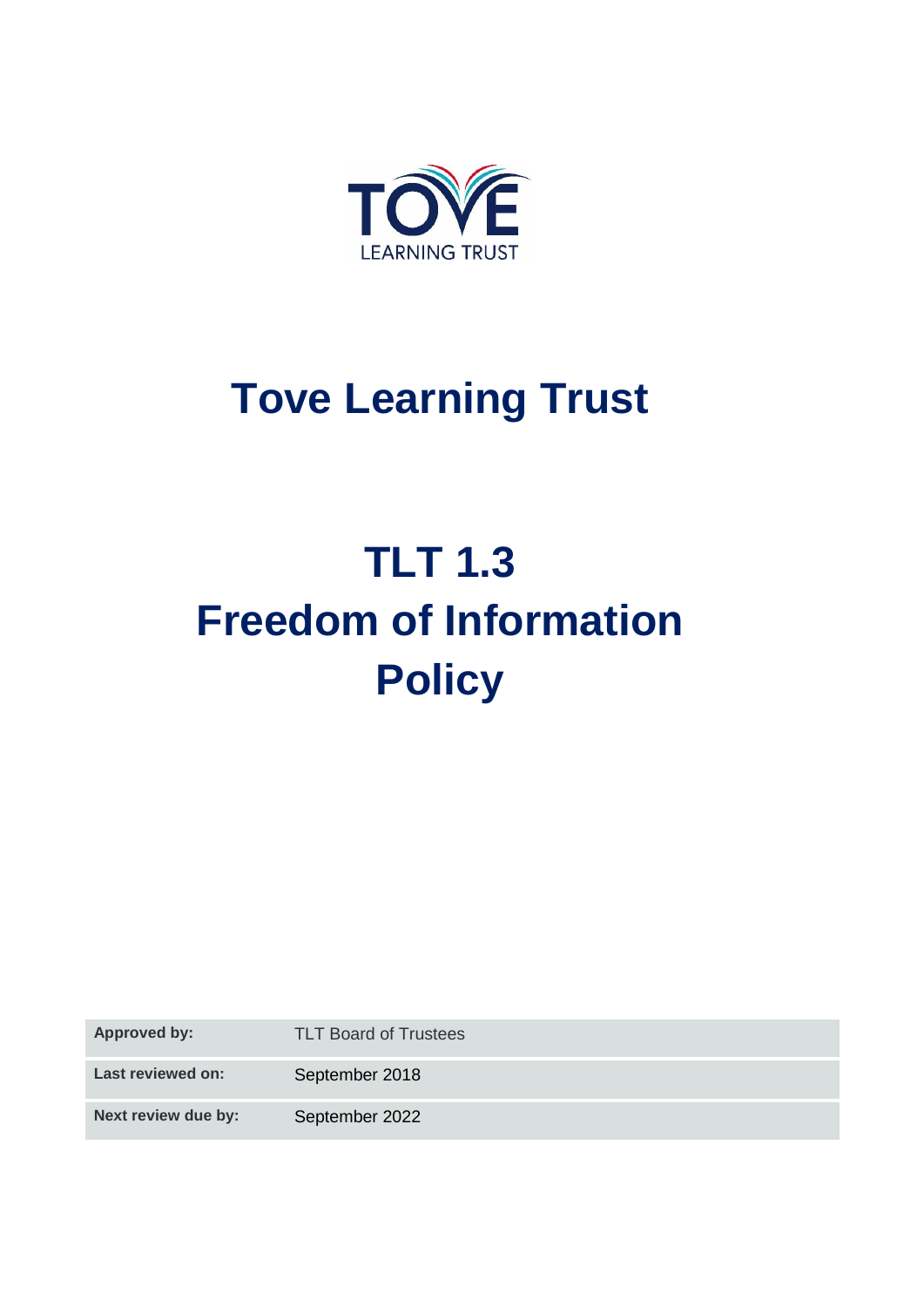

#### **Control Sheet**

| <b>Version number</b>      | 01                                            |
|----------------------------|-----------------------------------------------|
| Date approved              | September 2018                                |
| Date of next review        | September 2022                                |
| <b>Status</b>              | Approved                                      |
| <b>Policy owner</b>        | <b>Trustees</b>                               |
| <b>Policy location</b>     | <b>TLT Policies drive</b>                     |
| <b>Target group</b>        | Staff, students, parents and all stakeholders |
| <b>Consultation period</b> | <b>NA</b>                                     |

| <b>Document History:</b> |                |               |                          |  |
|--------------------------|----------------|---------------|--------------------------|--|
| <b>Version</b>           | Date of review | <b>Author</b> | <b>Note of revisions</b> |  |
|                          |                |               |                          |  |
|                          |                |               |                          |  |
|                          |                |               |                          |  |
|                          |                |               |                          |  |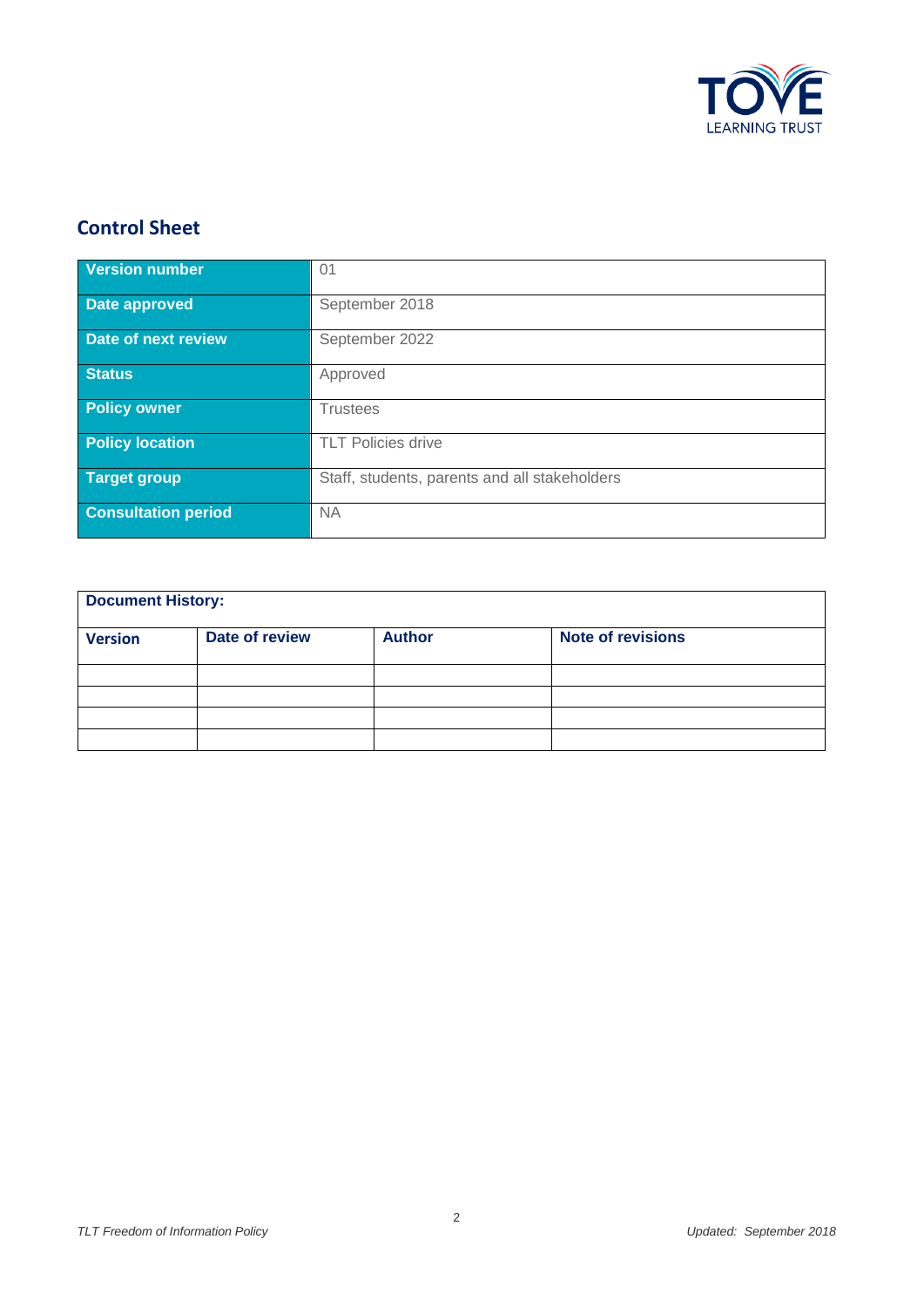

### **1.3 Freedom of Information Policy**

#### **1. Introduction**

One of the aims of the Freedom of Information Act (which is referred to as FoIA in the rest of this document) is that public authorities, including all academies, should be clear and proactive about the information they will make public.

To do this we must produce a publication scheme, setting out:

- a) The classes of information which we publish or intend to publish;
- b) The manner in which the information will be published; and
- c) Whether the information is available free of charge or on payment.

The scheme covers information already published and information which is to be published in the future. All information in our publication scheme is either available for you on our website to download and print off (indicated by 'School Website' in the tables below) or available in paper form.

Some information which we hold may not be made public, for example personal information.

This publication scheme conforms to the model scheme for academies approved by the Information Commissioner.

#### **2. Categories of information published**

The publication scheme guides you to information which we currently publish (or have recently published) or which we will publish in the future. This is split into categories of information known as 'classes'. These are contained in section 5 of this scheme and are focussed around the following categories:

- a) Who we are and what we do
- b) What we spend and how we spend it
- c) What our priorities are and how we are doing
- d) How we make decisions
- e) Our policies and procedures
- f) Lists and registers
- g) The Services we offer

The classes of information will not generally include: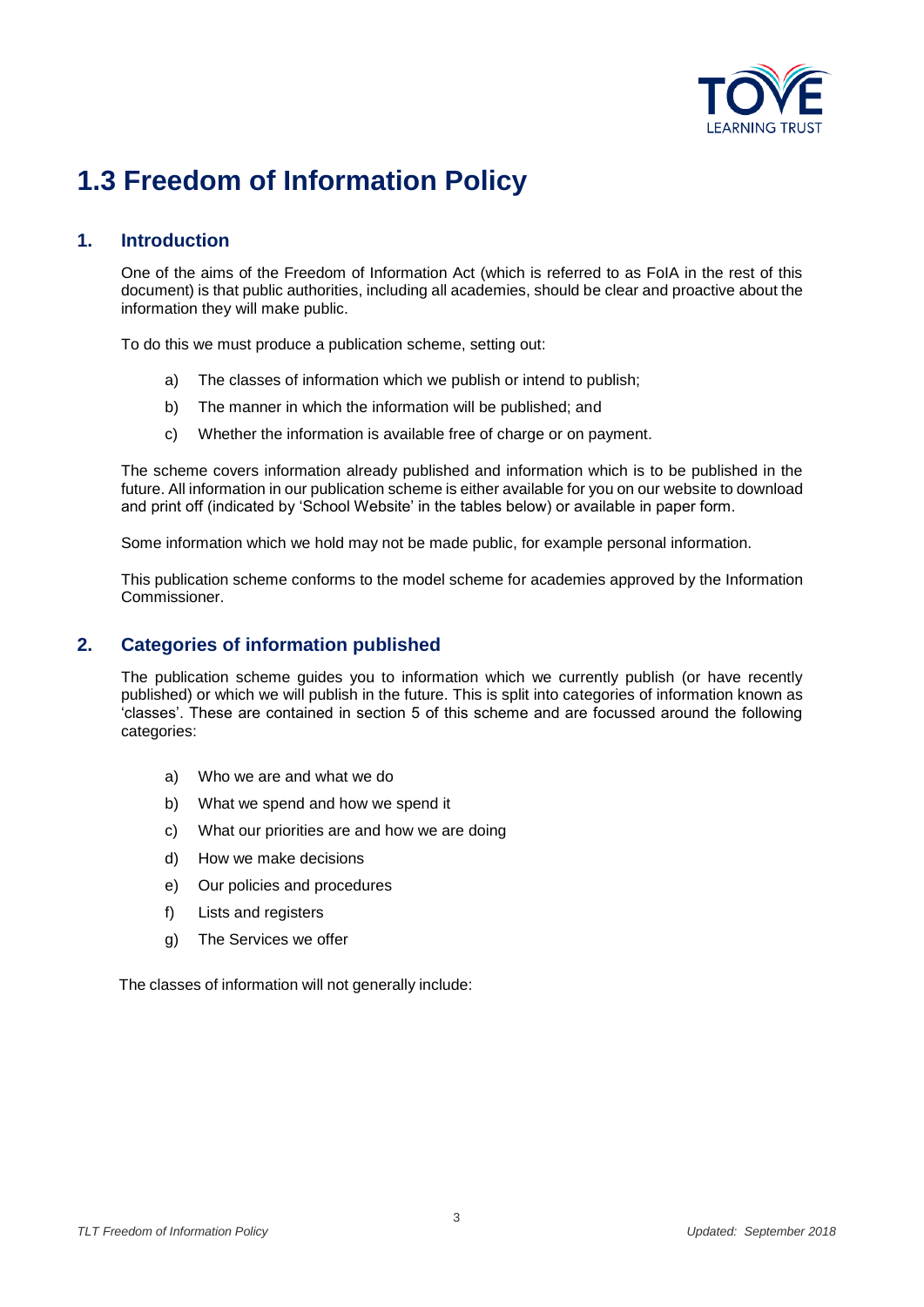

- a) Information the disclosure of which is prevented by law, or exempt under the Freedom of Information Act, or is otherwise properly considered to be protected from disclosure.
- b) Information in draft form.
- c) Information that is no longer readily available as it is contained in files that have been placed in archive storage, or is difficult to access for similar reasons.

#### **3. How to request information**

If you require a paper version of any of the documents within the scheme, please contact the school by telephone, email, fax or letter. Contact details are set out below:

Email: **[info@tovelearning.org.uk](mailto:info@tovelearning.org.uk)**

Tel: 01327 350284

Address: Tove Learning Trust, c/o Sponne School, Brackley Road, Towcester, Northants, NN12 6DJ

To help us process your request quickly, please clearly mark any correspondence **"PUBLICATION SCHEME REQUEST"** (in CAPITALS please)

If the information you're looking for isn't available via the scheme and isn't on our website, you can still contact the school to ask if we have it.

Information held by a public authority that is not published under this scheme can be requested in writing, when its provision will be considered in accordance with the provisions of the Freedom of Information Act. Such requests should be made to the Headteacher at the school.

#### **4. Paying for information**

The purpose of this scheme is to make the maximum amount of information readily available at minimum inconvenience and cost to the public. Charges made by the authority for routinely published material will be justified and transparent and kept to a minimum.

Material which is published and accessed on a website will be provided free of charge. Charges may be made for information subject to a charging regime specified by Parliament. Charges may be made for actual disbursements incurred such as:

- a) photocopying
- b) postage and packaging
- c) the costs directly incurred as a result of viewing information.

Charges may also be made for information provided under this scheme where they are legally authorised, they are in all the circumstances, including the general principles of the right of access to information held by public authorities, justified and are in accordance with a published schedule or schedules of fees which is readily available to the public.

If a charge is to be made, confirmation of the payment due will be given before the information is provided. Payment may be requested prior to provision of the information.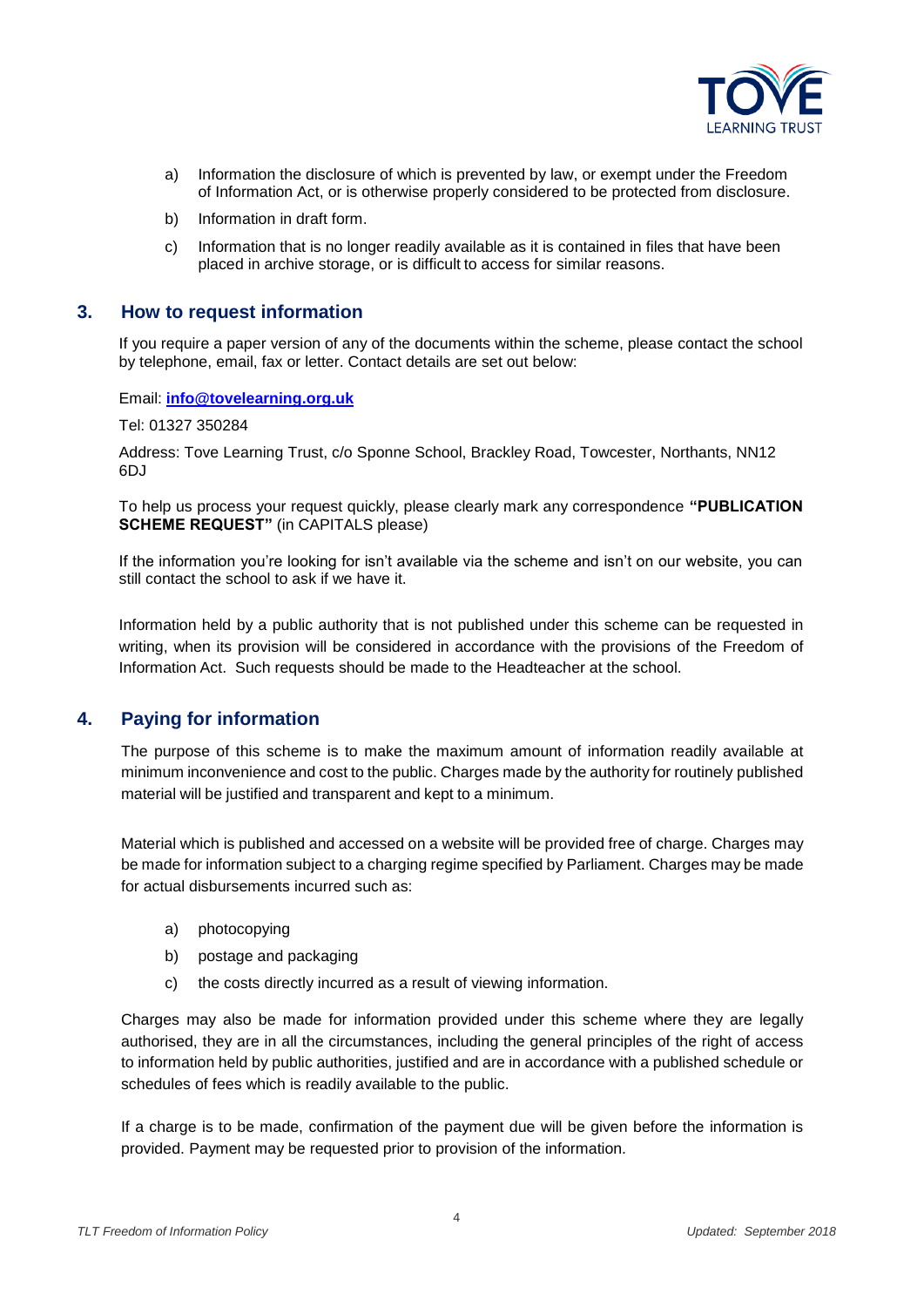

#### **5. Classes of Information Currently Published**

The classes of information will not generally include:

- a) Information the disclosure of which is prevented by law, or exempt under the Freedom of Information Act, or is otherwise properly considered to be protected from disclosure.
- b) Information in draft form.
- c) Information that is no longer readily available as it is contained in files that have been placed in archive storage, or is difficult to access for similar reasons.

Information published under this scheme will be made available as detailed below

| Information to be published                                                                       | <b>How the information</b><br>can be obtained | Charge       |
|---------------------------------------------------------------------------------------------------|-----------------------------------------------|--------------|
| Who we are and what we do                                                                         |                                               |              |
| Academy Funding Agreement - www.sponne.org.uk                                                     | <b>MAT Website</b>                            |              |
| Academy Order                                                                                     | Hard copy                                     | Photocopying |
| School staff and structure - names of key<br>personnel                                            | <b>School Website</b>                         |              |
| Governing body - names and contact details of<br>the governors and the basis of their appointment | <b>School Website</b>                         |              |
| School session times, term dates and holidays                                                     | <b>School Website</b>                         |              |
| Location and contact information - address,<br>telephone number and website                       | <b>School Website</b>                         |              |
| Contact details for the Headteacher and the<br>Governing Body                                     | <b>School Website</b>                         |              |
| <b>School Prospectus</b>                                                                          | Hard Copy/ School Website                     |              |
| School Session times and term dates                                                               | <b>School Website</b>                         |              |
| GCSE results -<br>http://www.education.gov.uk/schools/performance/                                | School and DfE Website                        |              |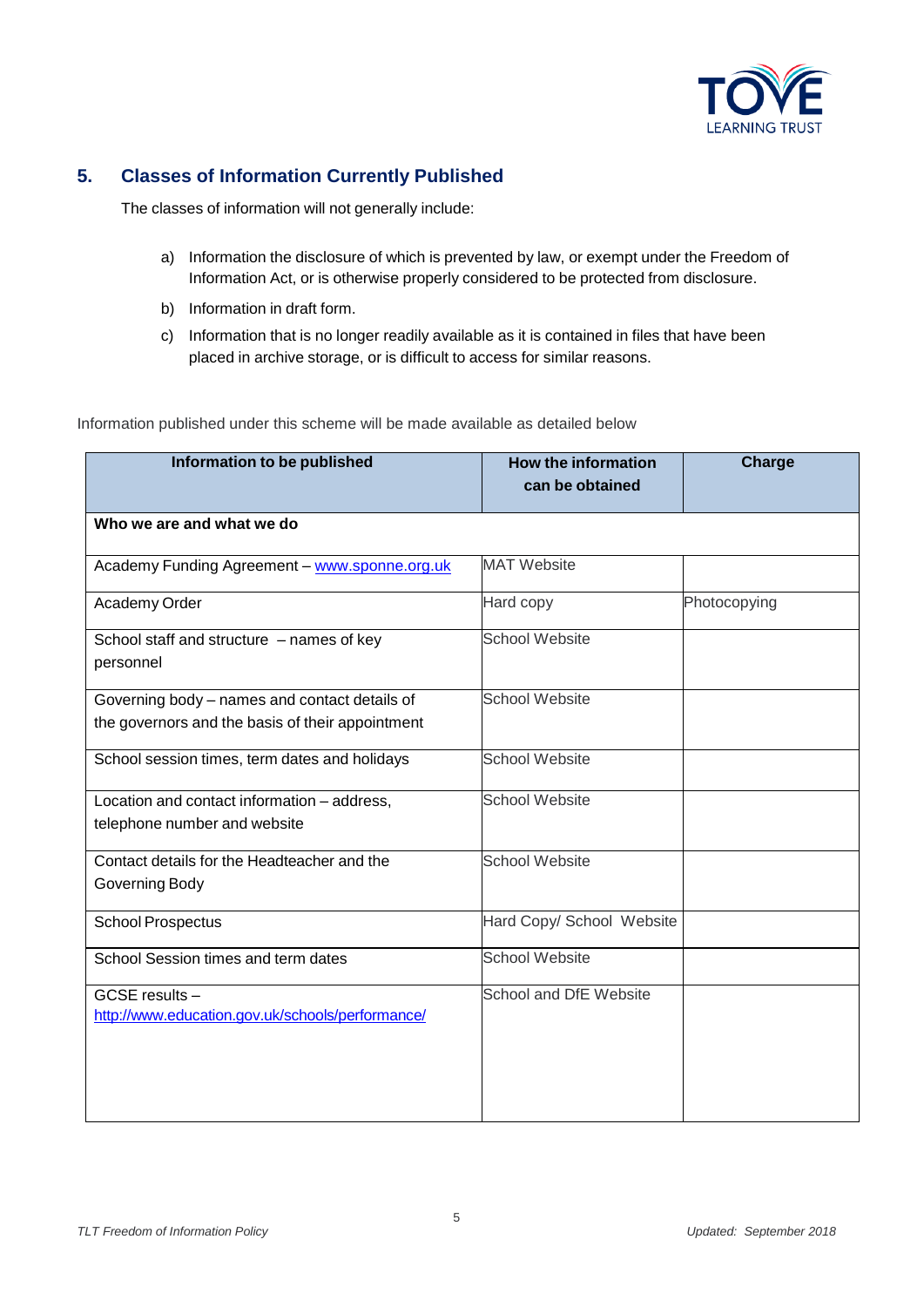

| What we spend and how we spend it                                                                  |                                             |              |  |
|----------------------------------------------------------------------------------------------------|---------------------------------------------|--------------|--|
| Copies of accounts that have been filed with the Charity<br><b>Commission and Companies House.</b> | <b>MAT Website</b><br><b>School Website</b> |              |  |
| Annual budget plan and financial statements                                                        | Companies House Website                     | Photocopying |  |
| Capital funding - details of capital funding                                                       | Hard copy                                   | Photocopying |  |
| allocated to the school along with information on related                                          |                                             |              |  |
| building projects and other capital projects                                                       |                                             |              |  |
| Additional funding - Income generation schemes                                                     | Hard copy                                   | Photocopying |  |
| and other sources of funding.                                                                      |                                             |              |  |
| Procurement and contracts – details of                                                             | Hard copy                                   | Photocopying |  |
| procedures used for the acquisition of goods and                                                   |                                             |              |  |
| services. Details of contracts that have gone through a                                            |                                             |              |  |
| formal tendering process.                                                                          |                                             |              |  |
| Staffing and grading structure                                                                     | Hard copy                                   | Photocopying |  |
| Pay policy                                                                                         | Hard copy                                   | Photocopying |  |
| Governors' allowances                                                                              | Hard copy                                   | Photocopying |  |
| What our priorities are and how we are doing                                                       |                                             |              |  |
| Government supplied performance data OFSTED report<br>- summary and full report                    | DfE website.                                |              |  |
| Performance management information                                                                 | Hard copy                                   | Photocopying |  |
| Child protection                                                                                   | Hard copy                                   | Photocopying |  |
| How we make decisions                                                                              |                                             |              |  |
| Admissions policy - arrangements and procedures                                                    | School Website, NCC                         |              |  |
| and right of appeal                                                                                | website, NCC Admission<br><b>Booklet</b>    |              |  |
| Governing body meeting agendas, papers and                                                         | <b>Hard Copy</b>                            | Photocopying |  |
| minutes                                                                                            |                                             |              |  |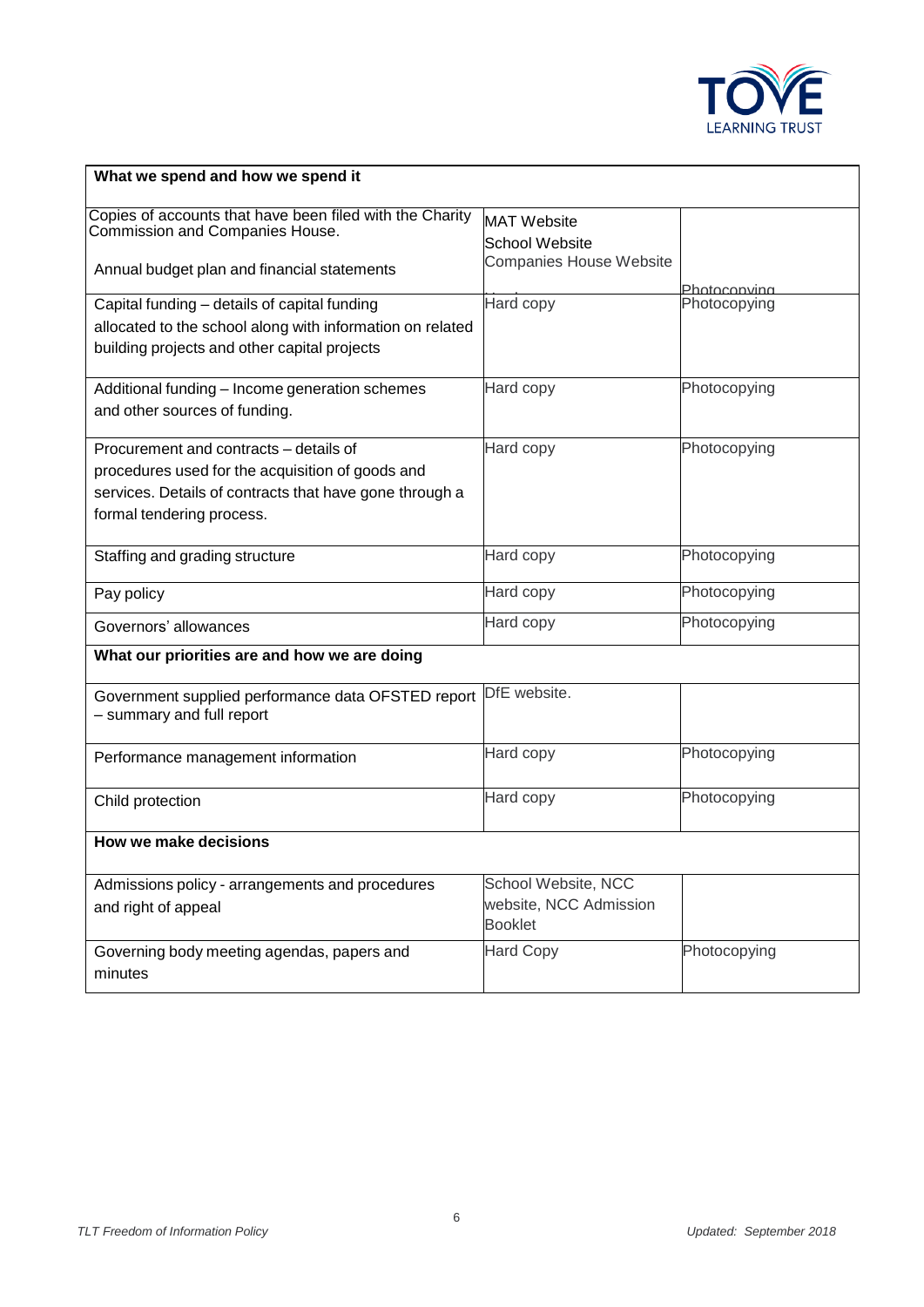

| Our policies and procedures                          |                                      |              |  |
|------------------------------------------------------|--------------------------------------|--------------|--|
| School policies including:                           | School websites or hard              | Photocopying |  |
| Charging and remissions policy                       | copy                                 |              |  |
| Health and Safety and risk assessment Complaints     |                                      |              |  |
| procedure                                            |                                      |              |  |
| Staff conduct policy                                 |                                      |              |  |
| Discipline and grievance policies                    |                                      |              |  |
| Pay policy                                           |                                      |              |  |
| Staffing structure implementation                    |                                      |              |  |
| plan Information request handling                    |                                      |              |  |
| regarding staff recruitment policies                 |                                      |              |  |
| Pupil and curriculum policies, including:            | School Websites or hard              | Photocopying |  |
| Home-school agreement                                | copy                                 |              |  |
| Curriculum                                           |                                      |              |  |
| Sex education                                        |                                      |              |  |
| Special education needs                              |                                      |              |  |
| Accessibility                                        |                                      |              |  |
| Race equality                                        |                                      |              |  |
| Collective worship                                   |                                      |              |  |
| Careers education                                    |                                      |              |  |
| Pupil behaviour                                      |                                      |              |  |
| Records management and personal data policies        | Hard copy                            | Photocopying |  |
| <b>Information security Records</b>                  |                                      |              |  |
| retention                                            |                                      |              |  |
| Destruction and archive policies                     | Hard copy                            | Photocopying |  |
| Data Protection policies                             |                                      |              |  |
| Equality and diversity                               | Hard copy                            | Photocopying |  |
| Policies and procedures for the recruitment of staff | Staff vacancies on school<br>website |              |  |
| Charging regimes and policies                        | <b>School Website</b>                |              |  |